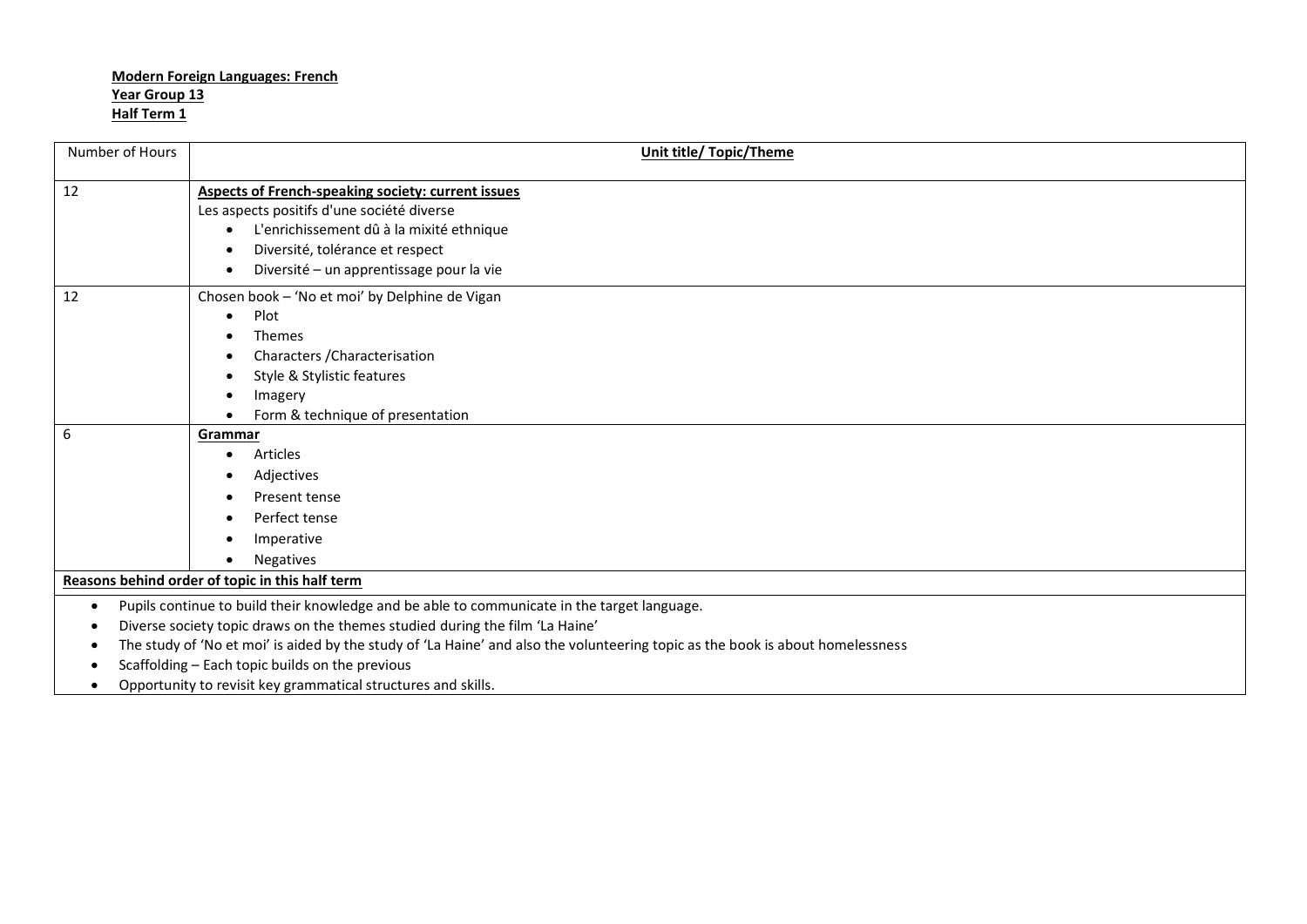## **Modern Foreign Languages: French Year Group 13 Half Term 2**

| Number of Hours                                                                                                                                | Unit title/ Topic/Theme                                                                                |  |
|------------------------------------------------------------------------------------------------------------------------------------------------|--------------------------------------------------------------------------------------------------------|--|
| 12                                                                                                                                             | Chosen book - 'No et moi' by Delphine de Vigan (continued)                                             |  |
|                                                                                                                                                | Plot<br>$\bullet$                                                                                      |  |
|                                                                                                                                                | <b>Themes</b>                                                                                          |  |
|                                                                                                                                                | Characters / Characterisation                                                                          |  |
|                                                                                                                                                | Style & Stylistic features                                                                             |  |
|                                                                                                                                                | Imagery                                                                                                |  |
|                                                                                                                                                | Form & technique of presentation                                                                       |  |
| 12                                                                                                                                             | <b>Social Issues and Trends</b>                                                                        |  |
|                                                                                                                                                | Quelle vie pour les marginalisés ?                                                                     |  |
|                                                                                                                                                | Qui sont les marginalisés ?                                                                            |  |
|                                                                                                                                                | Quelle aide pour les marginalisés ?                                                                    |  |
|                                                                                                                                                | Quelles attitudes envers les marginalisés ?                                                            |  |
| 6                                                                                                                                              | Grammar                                                                                                |  |
|                                                                                                                                                | Pronouns<br>$\bullet$                                                                                  |  |
|                                                                                                                                                | Imperfect tense                                                                                        |  |
|                                                                                                                                                | <b>Future tenses</b>                                                                                   |  |
|                                                                                                                                                | Subjunctive                                                                                            |  |
| Reasons behind order of topic in this half term                                                                                                |                                                                                                        |  |
| Pupils continue to build their knowledge and be able to communicate in the target language.<br>$\bullet$                                       |                                                                                                        |  |
| Marginalised topic draws on the themes studied during the film 'La Haine' and builds on the work from the diverse society topic in half term 1 |                                                                                                        |  |
|                                                                                                                                                | Marginalised topic also supports the study of 'No et moi' as the book covers the theme of homelessness |  |
| Scaffolding - Each topic builds on the previous                                                                                                |                                                                                                        |  |
|                                                                                                                                                |                                                                                                        |  |

Opportunity to revisit key grammatical structures and skills.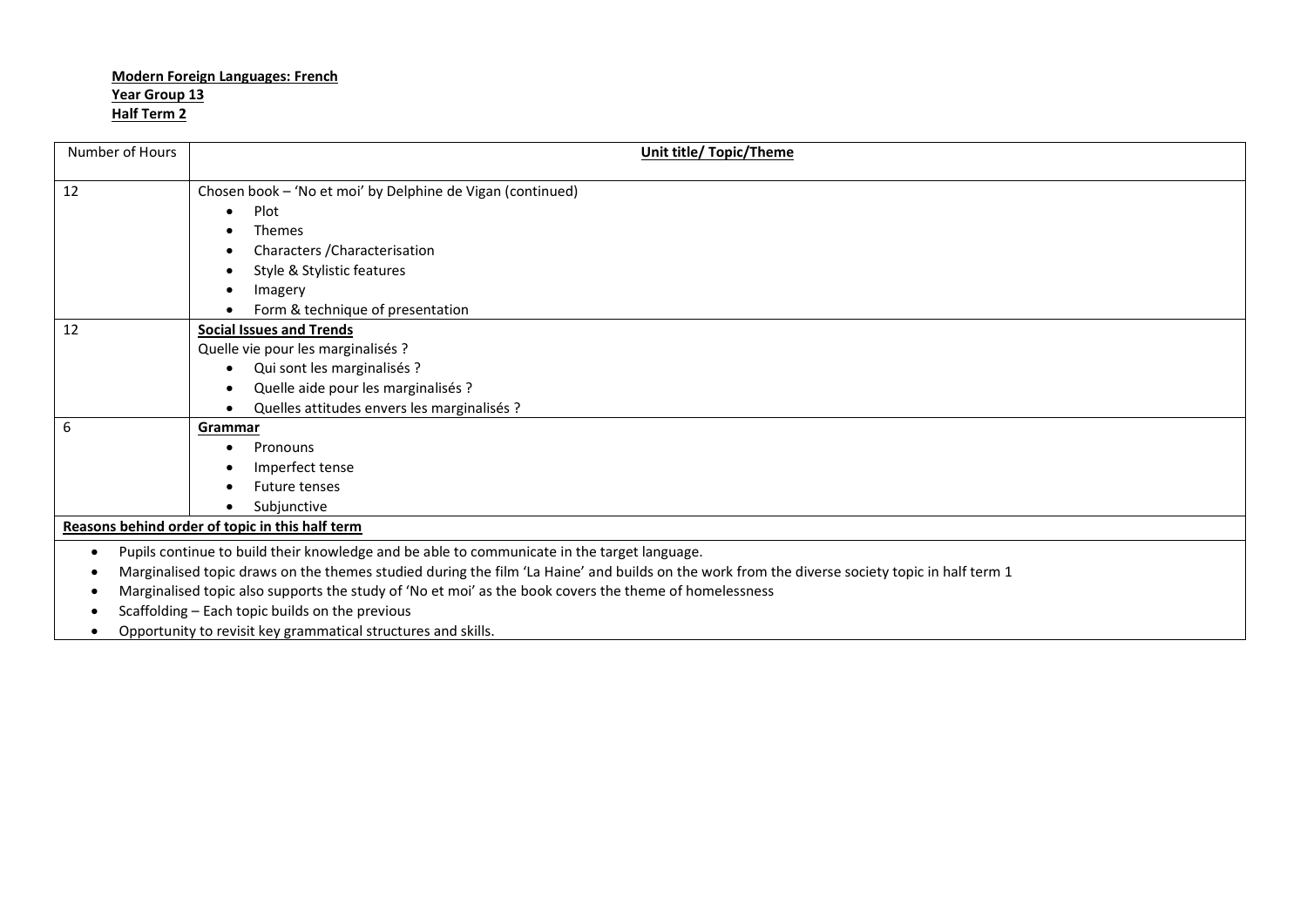## **Modern Foreign Languages: French Year Group 13 Half Term 3**

| Number of Hours                                                                                  | Unit title/ Topic/Theme                                       |  |
|--------------------------------------------------------------------------------------------------|---------------------------------------------------------------|--|
|                                                                                                  |                                                               |  |
| 12                                                                                               | <b>Social Issues and Trends</b>                               |  |
|                                                                                                  | Comment on traite les criminels                               |  |
|                                                                                                  | Quelles attitudes envers la criminalité ?                     |  |
|                                                                                                  | La prison - échec ou succès ?                                 |  |
|                                                                                                  | D'autres sanctions                                            |  |
| 12                                                                                               | Aspects of political life in the French-speaking world        |  |
|                                                                                                  | Les ados, le droit de vote et l'engagement politique          |  |
|                                                                                                  | Pour ou contre le droit de vote ?                             |  |
|                                                                                                  | Les ados et l'engagement politique - motivés ou démotivés ?   |  |
|                                                                                                  | Quel avenir pour la politique ?                               |  |
| 6                                                                                                | Grammar                                                       |  |
|                                                                                                  | Passive and how to avoid it                                   |  |
|                                                                                                  | Modal verbs                                                   |  |
|                                                                                                  | Immediate and future tense                                    |  |
|                                                                                                  | <b>Numbers</b>                                                |  |
|                                                                                                  | Future perfect                                                |  |
|                                                                                                  | Possessive pronouns                                           |  |
| Reasons behind order of topic in this half term                                                  |                                                               |  |
| Pupils continue to build their knowledge and be able to communicate in the target language.<br>٠ |                                                               |  |
| ٠                                                                                                | Scaffolding - Each topic builds on the previous               |  |
|                                                                                                  | Opportunity to revisit key grammatical structures and skills. |  |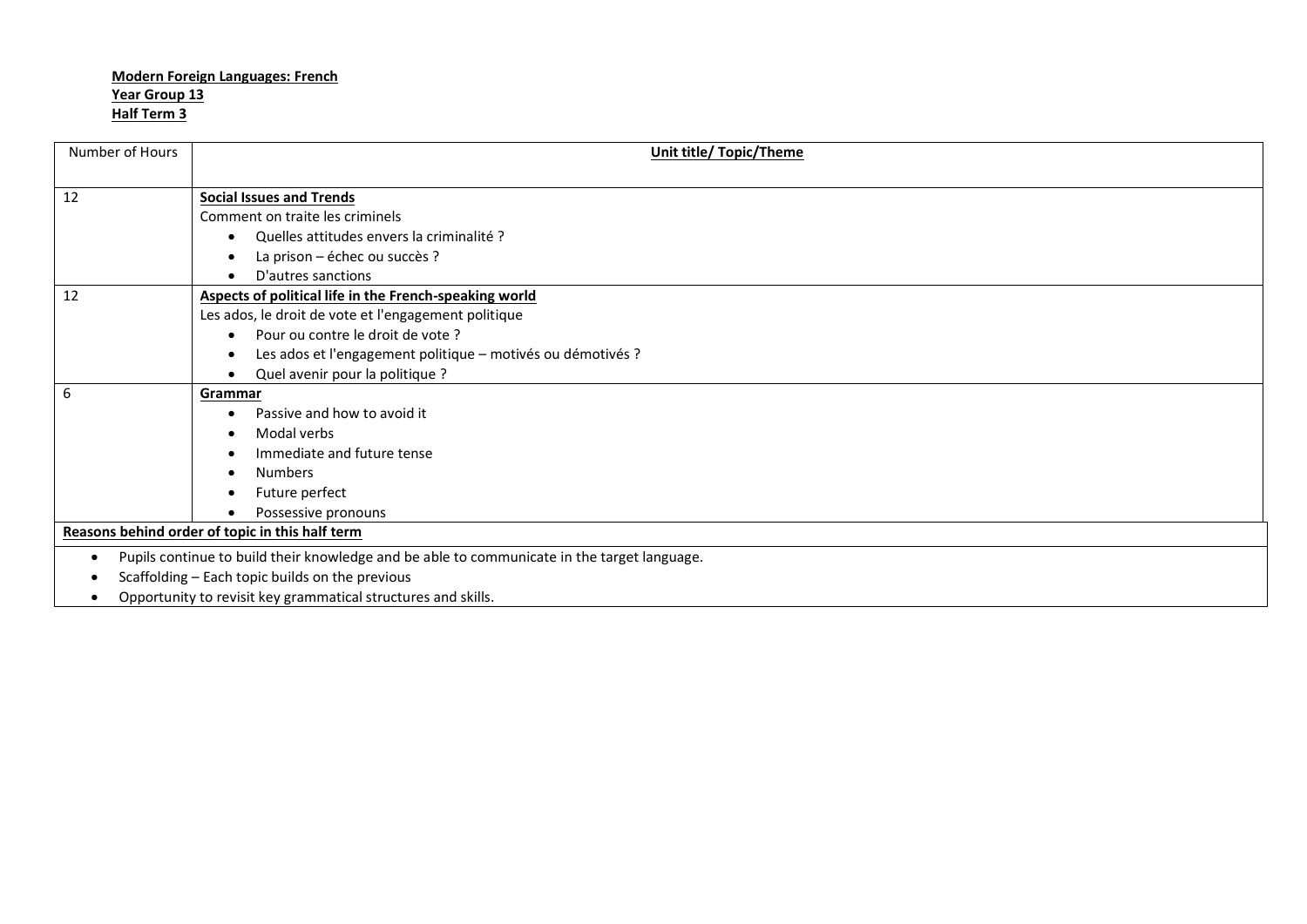## **Modern Foreign Languages: French Year Group 13 Half Term 4.**

| Number of Hours                                 | <b>Unit title/ Topic/Theme</b>                                                                            |  |
|-------------------------------------------------|-----------------------------------------------------------------------------------------------------------|--|
|                                                 |                                                                                                           |  |
| 12                                              | Aspects of political life in the French-speaking world                                                    |  |
|                                                 | Manifestations, grèves - à qui le pouvoir ?                                                               |  |
|                                                 | Le pouvoir des syndicats                                                                                  |  |
|                                                 | Manifestations et grèves - sont-elles efficaces ?                                                         |  |
|                                                 | Attitudes différentes envers ces tensions politiques                                                      |  |
| 12                                              | Aspects of political life in the French-speaking world                                                    |  |
|                                                 | La politique et l'immigration                                                                             |  |
|                                                 | Solutions politiques à la question de l'immigration                                                       |  |
|                                                 | L'immigration et les partis politiques                                                                    |  |
|                                                 | L'engagement politique chez les immigrés                                                                  |  |
| 6                                               | Grammar                                                                                                   |  |
|                                                 | Perfect subjunctive<br>$\bullet$                                                                          |  |
|                                                 | Agreement with PDO                                                                                        |  |
|                                                 | Conditional perfect                                                                                       |  |
|                                                 | Comparatives and superlatives                                                                             |  |
|                                                 | Infinitive constructions                                                                                  |  |
|                                                 | Present participles                                                                                       |  |
| Reasons behind order of topic in this half term |                                                                                                           |  |
| $\bullet$                                       | Pupils continue to build their knowledge and be able to communicate in the target language.               |  |
|                                                 | Politics and immigrations topic builds on the work studied in the Marginalised and Diverse society topics |  |
|                                                 | Scaffolding - Each topic builds on the previous                                                           |  |
|                                                 | Opportunity to revisit key grammatical structures and skills.                                             |  |